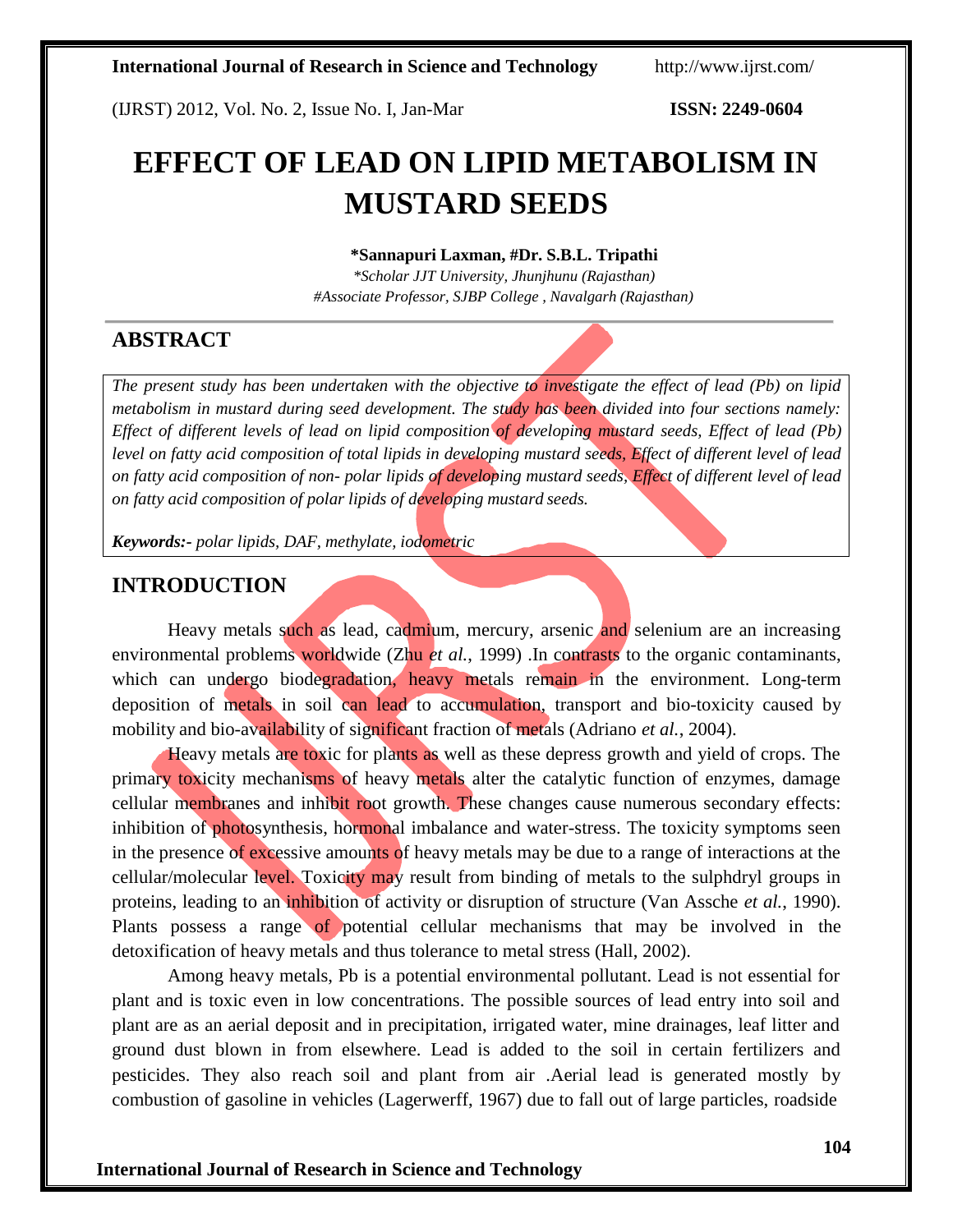(IJRST) 2012, Vol. No. 2, Issue No. I, Jan-Mar **ISSN: 2249-0604**

concentration of lead in both soil and vegetation decrease away from the traffic (Lagerwerff and Specht, 1970) and are detected up to a distance of 100 m from the road-side in vegetation. Lead enters into plants by two possible pathways-uptakes by the foliage and uptake by the roots. Once inside the system, Pb (lead) seems to be retained by cell membranes, mitochondria and chloroplast (Sabins *et al.,* 1969). Heavy metals have been shown to affect a wide range of plant cellular activities like photosynthesis, respiration, mineral nutrition, membrane structure and properties. Many of these effects include alteration of lipid metabolism also. Heavy metals cause deleterious effects on fatty acid metabolism in plants.

Surface lipids are a layer of lipid molecule that protects plants from UV-irradiation, hydrophobic pollutants and diseases. Polymeric lipids such as cutins and suberins which contain phenolics and other metal-binding groups are also present as cell surface constituent in sphagnum mosses. Heavy metals can interact with the main lipid assembling pathway and so affect the distribution of flux between major products. This distribution is influenced by both the activity of enzymes and the availability of acyl-CoA substrates (Shtemenko, 1997).

Diverse biochemical changes in green plants in response to lead have been reported, such as rapid decrease in chlorophyll content (Kastori *et al.*, 1998), carotenoids, proteins, nitrate reductase activity.

The acetate of lead acetate is incorporated well into the acyl chains of complex lipids. This aspect tells that heavy metals have often been noted to change fatty acids biosynthesis in plants (Jones *et al.*, 1987; Maksymic *et al.*, 1992 and Harwood, 1995). Lead present as lead acetate resulted in increase in chlorophyll content and rate of photosynthesis in low concentration (200 mg/kg), medium concentrations showed no marked effects, whereas, high concentration (800 mg/kg) decreased the area of leaves, the content of green pigments in them, and the rate of photosynthesis in barley and oat (Kaznina, 2005).

There are numerous investigations on the influence of heavy metals on the plant metabolism, but the data for the effect of Pb on the fatty acids composition of the various lipids classes in Brassica during seed development are very limited. Brassica oilseed species now hold the third position among oilseed crops and are an important source of vegetable oil. The high amount of linoleic acid in mustard oil makes it good quality edible oil. Emphasis on the advantages of polyunsaturated fats in human diet has extended the use of mustard oil in edible fats and processed food. It is, therefore, important to know the effect of environmental pollutant Pb on the oil quality of mustard. It has also been shown that lipid changes in *Brassica juncea,* the well known heavy metal hyperaccumulator species, revealed a more stability of its cellular membranes to Pb-stress as compared to *Brassica napus*. Therefore in order to investigate the effect of heavy metal on lipid metabolism in *Brassica juncea* seems to be better than *Brassica napus*. In view of the above, the present investigation has been undertaken with the objective to study the effect of lead (Pb) on lipid metabolism in mustard (*Brassica juncea*) during seed development.

# **International Journal of Research in Science and Technology**

105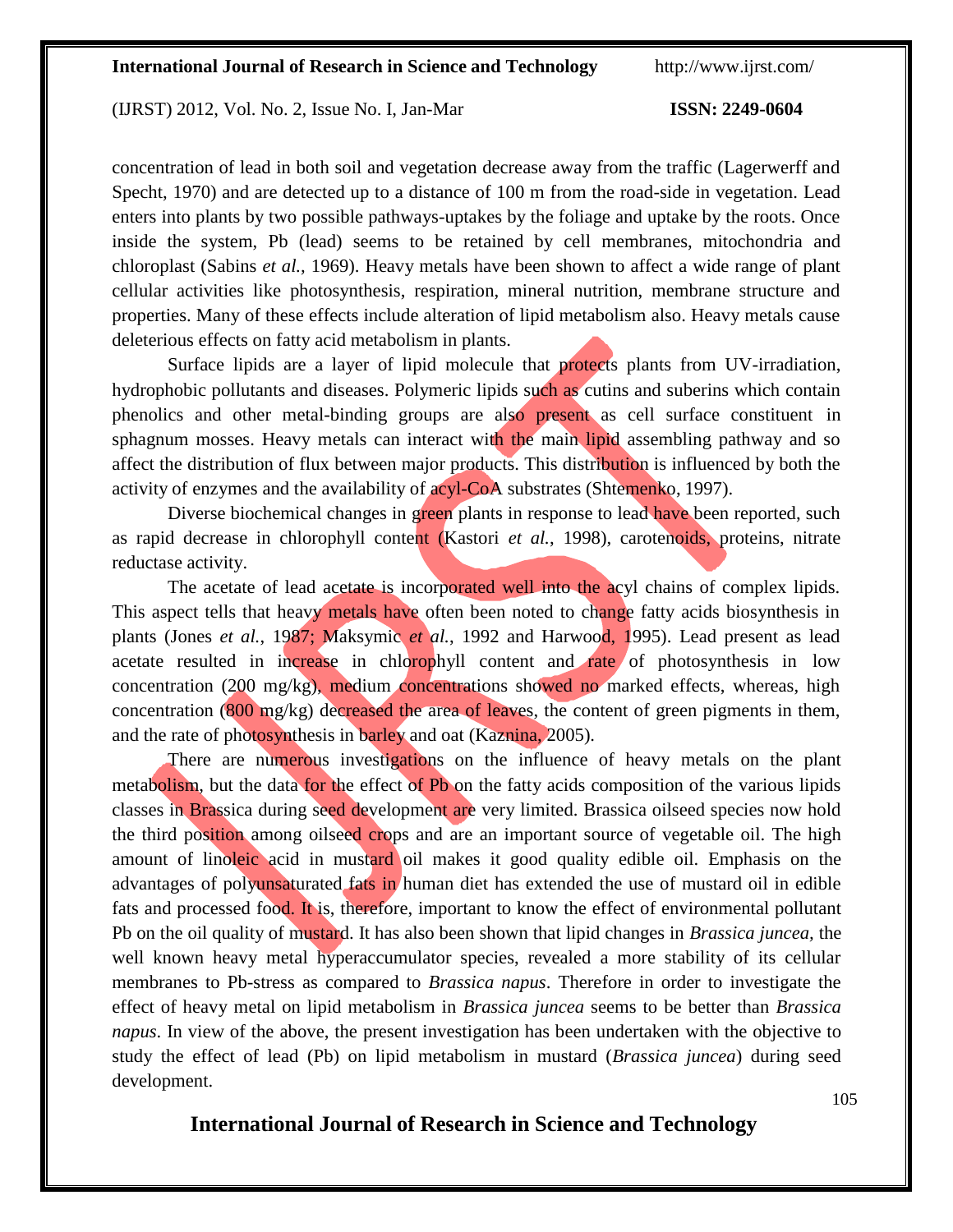(IJRST) 2012, Vol. No. 2, Issue No. I, Jan-Mar **ISSN: 2249-0604**

# **MATERIALS & METHODS**

#### **Plant material**

The seeds of mustard (*Brassica juncea* L.) were procured from the Department of Plant Breeding, CCS Haryana Agricultural University, Hisar.

#### **Chemicals and reagents**

The chemicals and reagents used during the present investigation were of analytical grade.

#### **Raising of crop and treatments**

Mustard crop was raised in earthen pots filled with sandy loam soil in the screen house and the pots were lined with polyethylene bags to avoid contamination. A recommended dose of nitrogen (60 ppm) and phosphorus (30 ppm) was given in the form of urea and potassium dihydrogen orthophosphate. A basal dose of micronutrients Zn, Mn, Cu and Fe at the rate of 5, 2.5, 2.5 and 10 ppm, respectively was also supplied. The lead in the form of lead acetate was applied at the rate of 0 (control), 10, 20, 30 and 40 ppm ( $\mu$ g g<sup>-1</sup> soil). After the emergence of seedlings, the number of plants were thinned to three plants per pot. Nitrogen supplied by  $(NH_4)_2SO_4$  was taken in account and remaining nitrogen was supplied through urea in order to keep the level of basal dose of nitrogen equal in all the treatments. The pots were kept under natural conditions in the screen house. Deionized water was used for irrigation.

#### **Sampling**

Plants were tagged at initiation of flowering and one hundred siliquae were collected in triplicate from control, 20, 40, 60 days after initiation of flowering and at maturity which were further separated into siliquae wall and seeds. Seeds samples were taken for further analysis. After drying seed samples in hot air oven maintained at 60 °C, the seeds were grinded in a micro Willay mill and these samples were stored in the polyethylene bags for the estimation of various biochemical constituents.

# **BIOCHEMICAL ANALYSIS**

## **Extraction and estimation of total lipids**

Total lipids were extracted according to the method of Folch *et al.* (1957). Five hundred mg of sample was taken and crushed thoroughly in a pestle and mortar with 0.5 g anhydrous sodium sulphate. To this 100 ml of chloroform: methanol  $(2: 1 \text{ v/v})$  was added and the whole material was transferred in air tight glass stoppered iodometric flask. The contents of the flask were shaken for one hour on an electric shaker and filtered through the glass sintered funnel. The extraction was repeated twice. All the extractions were pooled and solvent was distilled off under

# **International Journal of Research in Science and Technology**

106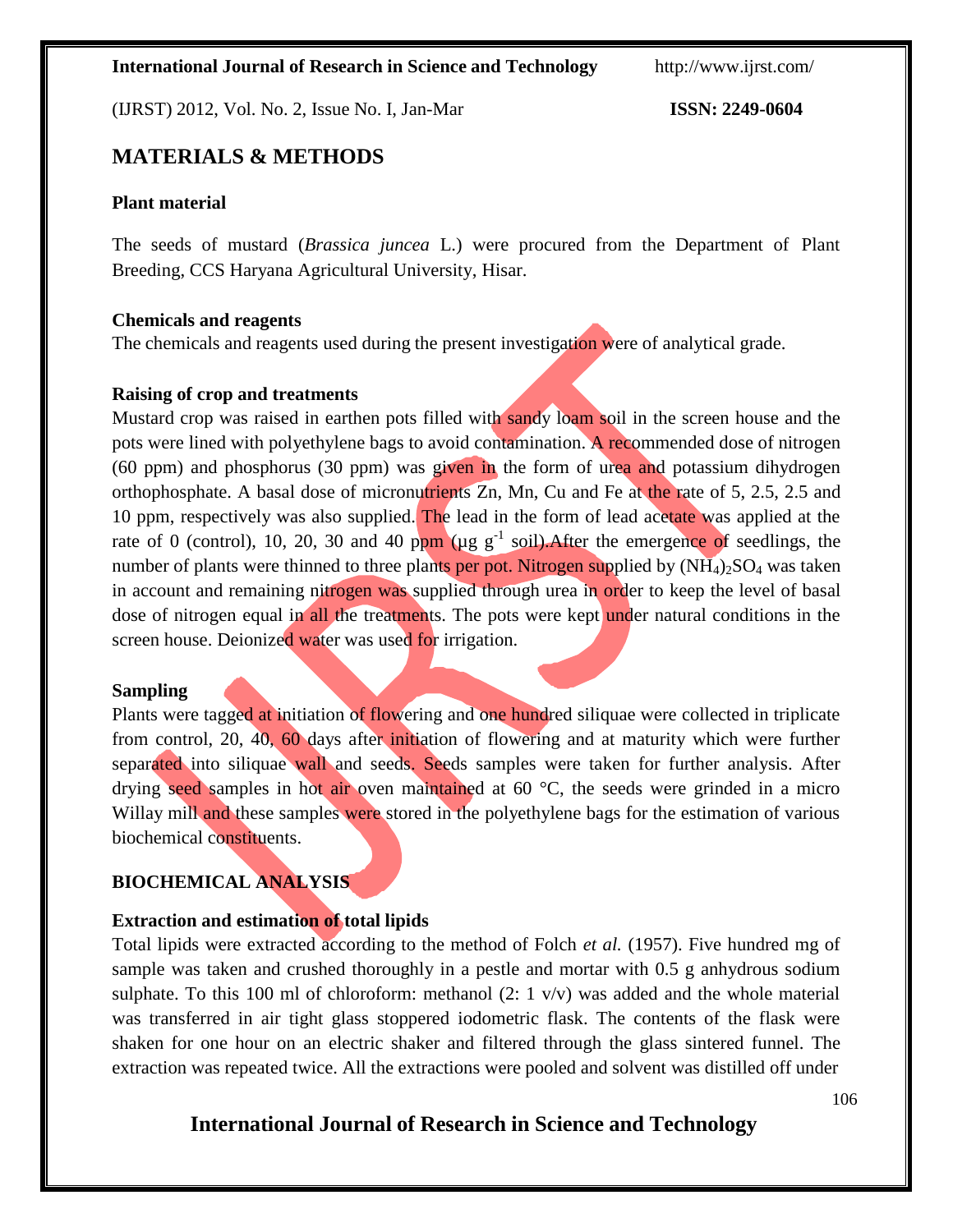### (IJRST) 2012, Vol. No. 2, Issue No. I, Jan-Mar **ISSN: 2249-0604**

vacuum from the filtrate till lipids were completely free of the solvents. To remove water soluble impurities, the crude lipid sample was weighed. To this, 20 volumes of chloroform: methanol (2: 1 v/v) mixture and 5 volumes of 1 per cent sodium chloride solution were added. The whole contents were put in a separating funnel, shaken and allowed to stand for 5 minutes. The pure lipid fraction came in the lower chloroform layer, while soaps glycerols and other water soluble impurities remained in the upper layer. The lower layer was recovered and the upper layer was again treated with 5-10 ml of chloroform: methanol mixture to obtain the residual lipids if any. This operation was repeated thrice until all the lipids were completely recovered. To remove moisture from the pure fat, anhydrous sodium sulphate was added. The excess solvent was removed under vacuum and the recovered fat was taken up in 10 ml of chloroform and stored in the deep freezer until further use. Total lipids were determined gravimetrically.

# **RESULTS & DISCUSSION**

The present study was carried out on mustard to investigate the effect of lead (Pb) on lipid metabolism during seed development. The results obtained are presented in this section under the following heads:

- Effect of different levels of lead on lipid composition of developing mustard seeds.
- Effect of different levels of lead on fatty acid composition of total lipids in developing mustard seeds.
- Effect of different level of lead on fatty acid composition of non- polar lipids of developing mustard seeds.
- Effect of different level of lead on fatty acid composition of polar lipids of developing mustard seeds.

# **Effect of different levels of lead on lipid composition of developing mustard seeds**

The results of effect of different levels of lead on lipid composition of developing mustard seeds has been given in Table (1-4).

Table 1 depicts that the lipid composition affected appreciably by lead doses. At 20 days after initiation of flowering, total and non-polar lipids decreased regularly by increasing doses of lead at 10,20,30 and 40 ppm. But a reverse trend was observed in case of polar lipids. Polar lipids at lead concentration of 10, 20, 30 ppm were higher than the control. However at 40 ppm concentration, there was a slight decrease in the polar lipid concentration but still it is higher than control. Similar observations were recorded at 40 DAF, 60 DAF and at maturity (Table 2-4). These results are in agreements with the findings of Aggarwal et al (1995); who studied the effect of  $Cd^{2+}$  on lipid components of sunflower seeds. They also reported that total lipid contents in sunflower seeds decreased with increasing concentration of applied  $Cd^{2+}$ .

107

# **International Journal of Research in Science and Technology**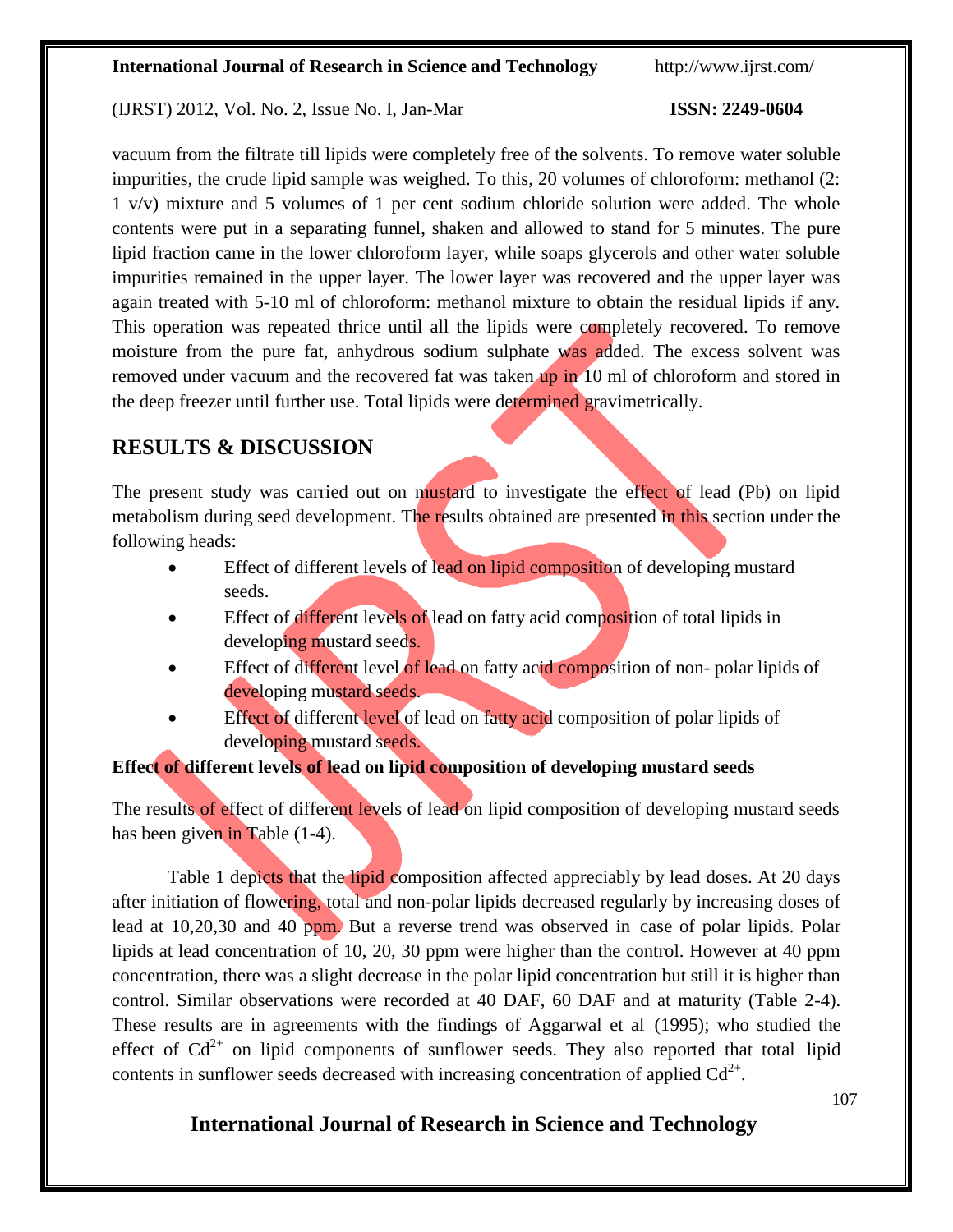#### (IJRST) 2012, Vol. No. 2, Issue No. I, Jan-Mar **ISSN: 2249-0604**

Polar lipids which form the major proportion of membrane lipids provide fluid matrix to the membrane. Pb cation at higher concentrations exhibit a quenching effect on lipid surface charge consequently decreases the polarity of the membrane lipids. The cells apparently restore the polarity by increasing synthesis of polar lipids (Demel, 1987).

| Table 1: Effect of different levels of lead on lipid composition of developing mustard seeds (mg/g dry weight) at |
|-------------------------------------------------------------------------------------------------------------------|
| 20 DAF                                                                                                            |

| Lead conc. (ppm)                           | <b>Total lipids</b> | <b>Polar lipids</b> | <b>Non Polar lipids</b> |
|--------------------------------------------|---------------------|---------------------|-------------------------|
| Control                                    | $51.4 \pm 1.13$     | $30.9 \pm 0.48$     | $19.7 \pm 0.74$         |
| 10                                         | $49.2 \pm 0.46$     | 31.6±0.89           | $18.4 \pm 0.24$         |
| 20                                         | $49.1 \pm 0.18$     | $34.7 \pm 0.60$     | $15.3 \pm 0.36$         |
| 30                                         | $46.6 \pm 1.19$     | $35.2 \pm 0.72$     | $11.6 \pm 0.83$         |
| 40                                         | $44.3 \pm 0.74$     | $34.2 \pm 0.46$     | $10.8 \pm 0.79$         |
| $\pm$ indicates S.D.                       |                     |                     |                         |
| $DAF =$ Days after initiation of flowering |                     |                     |                         |

Table 2: Effect of different levels of lead on lipid composition of developing mustard seeds (mg/g dry weight) at *40 DAF*

| Lead conc.<br>(ppm) | <b>Total</b>     | <b>Polar lipids</b> | <b>Non Polar lipids</b> |
|---------------------|------------------|---------------------|-------------------------|
| Control             | $161.8 \pm 1.13$ | $21.3 \pm 0.48$     | $140.3 \pm 1.17$        |
| 10                  | $157.4 \pm 0.89$ | $22.6 \pm 0.48$     | $135.8 \pm 0.69$        |
| 20                  | $152.6 \pm 0.49$ | $24.9 \pm 1.28$     | $129.1 \pm 1.23$        |
| 30                  | $144.6 \pm 1.19$ | $25.2 \pm 0.72$     | $118.6 \pm 1.12$        |
| 40                  | $139.3 \pm 1.06$ | $29.2 \pm 0.62$     | $110.8 \pm 1.02$        |

± indicates S.D.

DAF = Days after initiation of flowering

# **International Journal of Research in Science and Technology**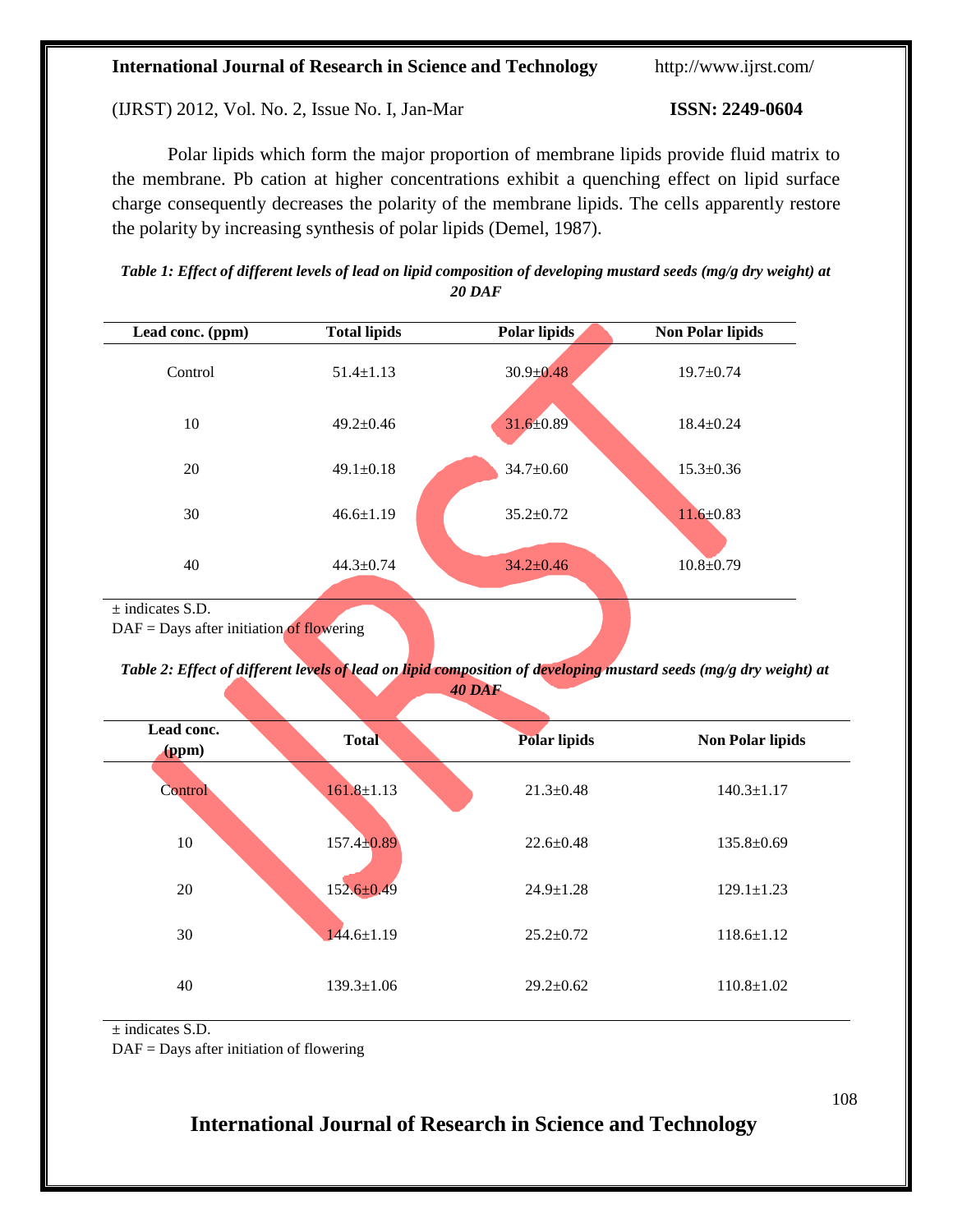(IJRST) 2012, Vol. No. 2, Issue No. I, Jan-Mar **ISSN: 2249-0604**

| Lead conc. (ppm)                           | <b>Total lipids</b> | <b>Polar lipids</b> | <b>Non Polar lipids</b> |
|--------------------------------------------|---------------------|---------------------|-------------------------|
| Control                                    | 380.5±4.11          | $30.9 \pm 0.58$     | 348.4±3.89              |
| 10                                         | $374.6 \pm 2.46$    | $32.6 \pm 0.89$     | 340.4±1.24              |
| 20                                         | $357.4.1 \pm 1.18$  | $35.7 \pm 0.82$     | $322.7 \pm 1.36$        |
| 30                                         | $342.6 \pm 1.19$    | 38.2±0.72           | $303.6 \pm 1.83$        |
| 40                                         | $329.3 \pm 1.74$    | $42.7 \pm 0.76$     | $289.8 \pm 1.79$        |
| $\pm$ indicates S.D.                       |                     |                     |                         |
| $DAF =$ Days after initiation of flowering |                     |                     |                         |

Table 3: Effect of different levels of lead on lipid composition of developing mustard seeds (mg/g dry weight) at *60 DAF*

Table 4: Effect of different levels of lead on lipid composition of developing mustard seeds (mg/g dry weight) at *maturity*

| Lead conc. (ppm) | <b>Total lipids</b> | <b>Polar lipids</b> | <b>Non Polar lipids</b> |
|------------------|---------------------|---------------------|-------------------------|
| Control          | $397.4 \pm 5.13$    | $20.9 \pm 0.48$     | $376.7 \pm 3.74$        |
| 10               | $391.2 \pm 1.46$    | $22.6 \pm 0.89$     | $369.4 \pm 1.24$        |
| 20               | $376.1 \pm 1.18$    | $25.7 \pm 0.86$     | $351.3 \pm 1.36$        |
| 30               | $354.6 \pm 1.19$    | $32.2 \pm 0.77$     | $322.6 \pm 0.83$        |
| 40               | $342.3 \pm 1.74$    | $37.2 \pm 0.46$     | $303.8 \pm 1.79$        |

± indicates S.D.

# **International Journal of Research in Science and Technology**

109